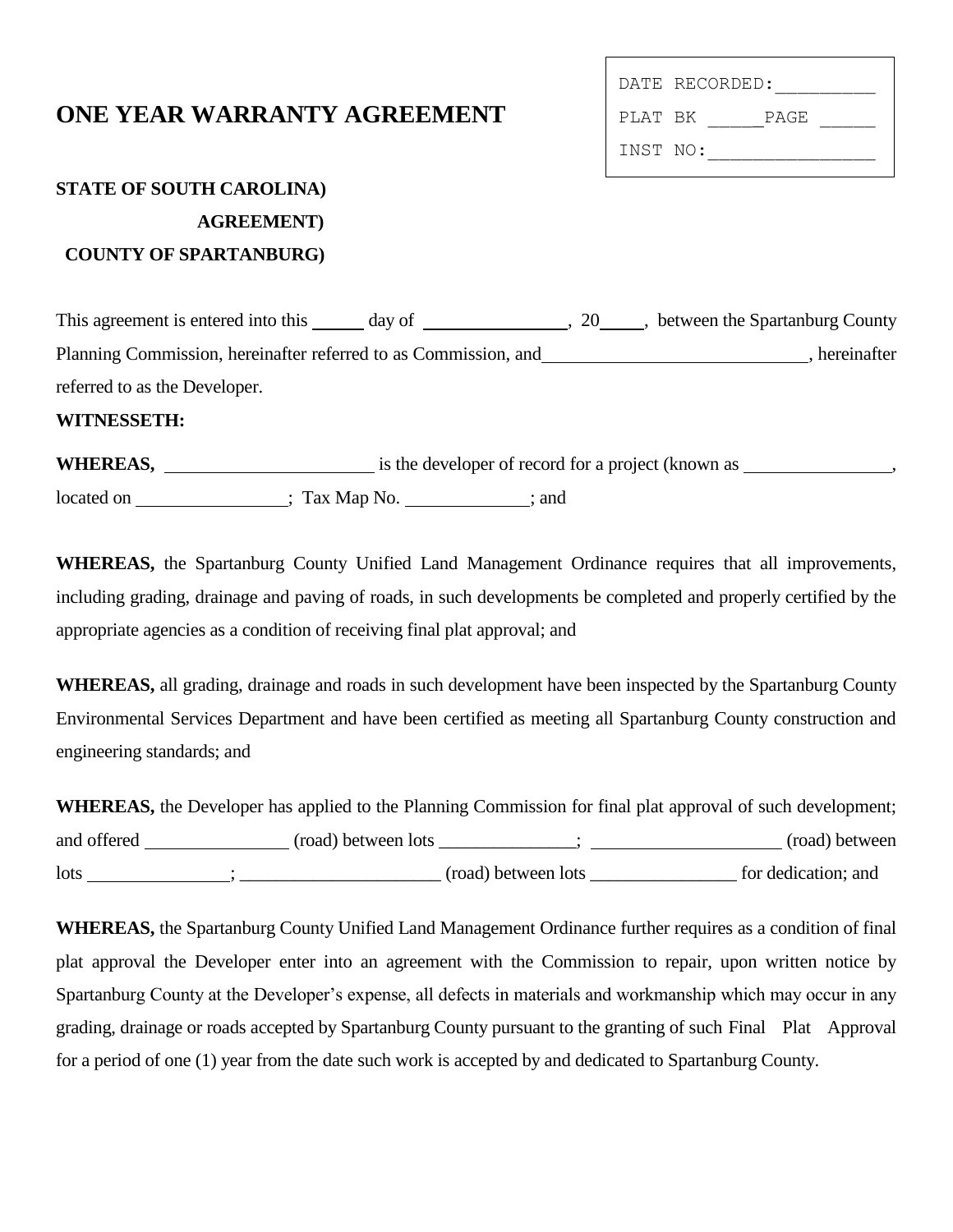**NOW, THEREFORE,** for and in consideration of the terms and conditions hereinafter set forth, the parties agree as follows:

- 1. The Commission grants final plat approval to the above referenced project (known as located on  $\qquad \qquad$  ); Tax Map No.
- 2. The Developer agrees to promptly repair, upon written notice by Spartanburg County at the Developer's expense, all defects in materials and workmanship which occur in any grading, drainage or roads accepted by Spartanburg County pursuant to the granting of Final Plat Approval to the project described in Paragraph 1 above for a period of one (1) year from the date such Final Plat is recorded in the Register of Deeds Office of Spartanburg County, evidencing the dedication to Spartanburg County of such improvements. Such repairs shall be commenced within thirty (30) days of receipt of written notification by Developer, provided however, that such length of time may be extended by Spartanburg County for good cause shown. If the Developer fails to correct any defects pursuant to these provisions, Spartanburg County shall be free to pursue all other available remedies provided for by law.
- 3. Written notification by Spartanburg County to the Developer may be given and shall be deemed to have been duly given if either delivered personally or mailed in any general or branch post office enclosed in a certified or registered postpaid envelope containing the below stated address:

\_\_\_\_\_\_\_\_\_\_\_\_\_\_\_\_\_\_\_\_\_\_\_\_\_\_\_\_\_\_\_

To Developer at:

 $\frac{1}{2}$  , and the set of the set of the set of the set of the set of the set of the set of the set of the set of the set of the set of the set of the set of the set of the set of the set of the set of the set of the set

The Developer may at any time change the address for notices by delivering or mailing an aforesaid notice at least five (5) days prior to such change and setting forth the change.

- 4. This contract cannot be assigned without the prior written approval of the Commission and such written approval shall not be unreasonably withheld.
- 5. This document contains the entire agreement between the parties and no statement or representation not contained herein shall be valid.